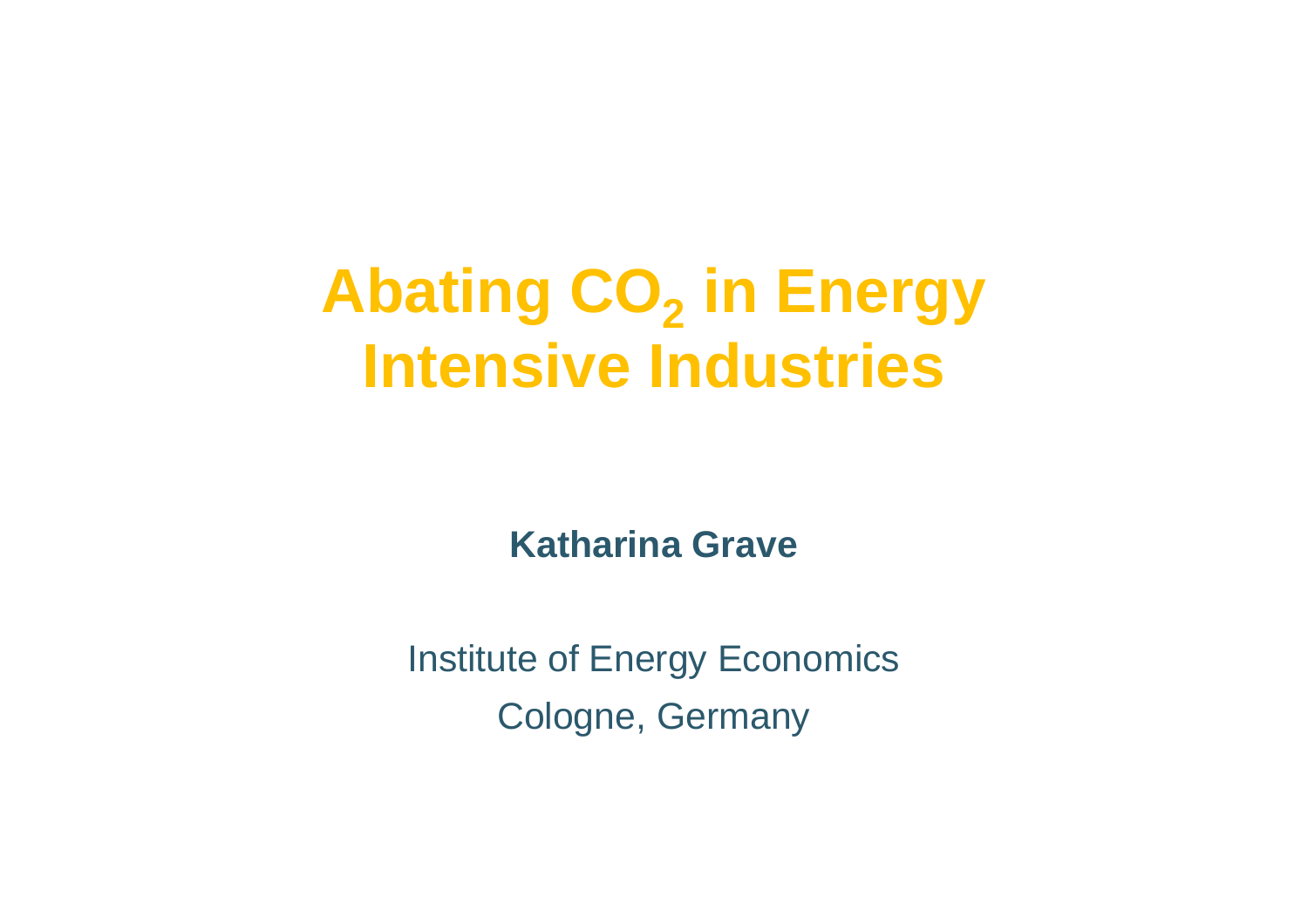## **Agenda**

#### **1. Aim**

#### **2. Theoretical Approach**

- **3. Quantifying Abatement Potentials**
- **4. Implementation**
- **5. First Results**

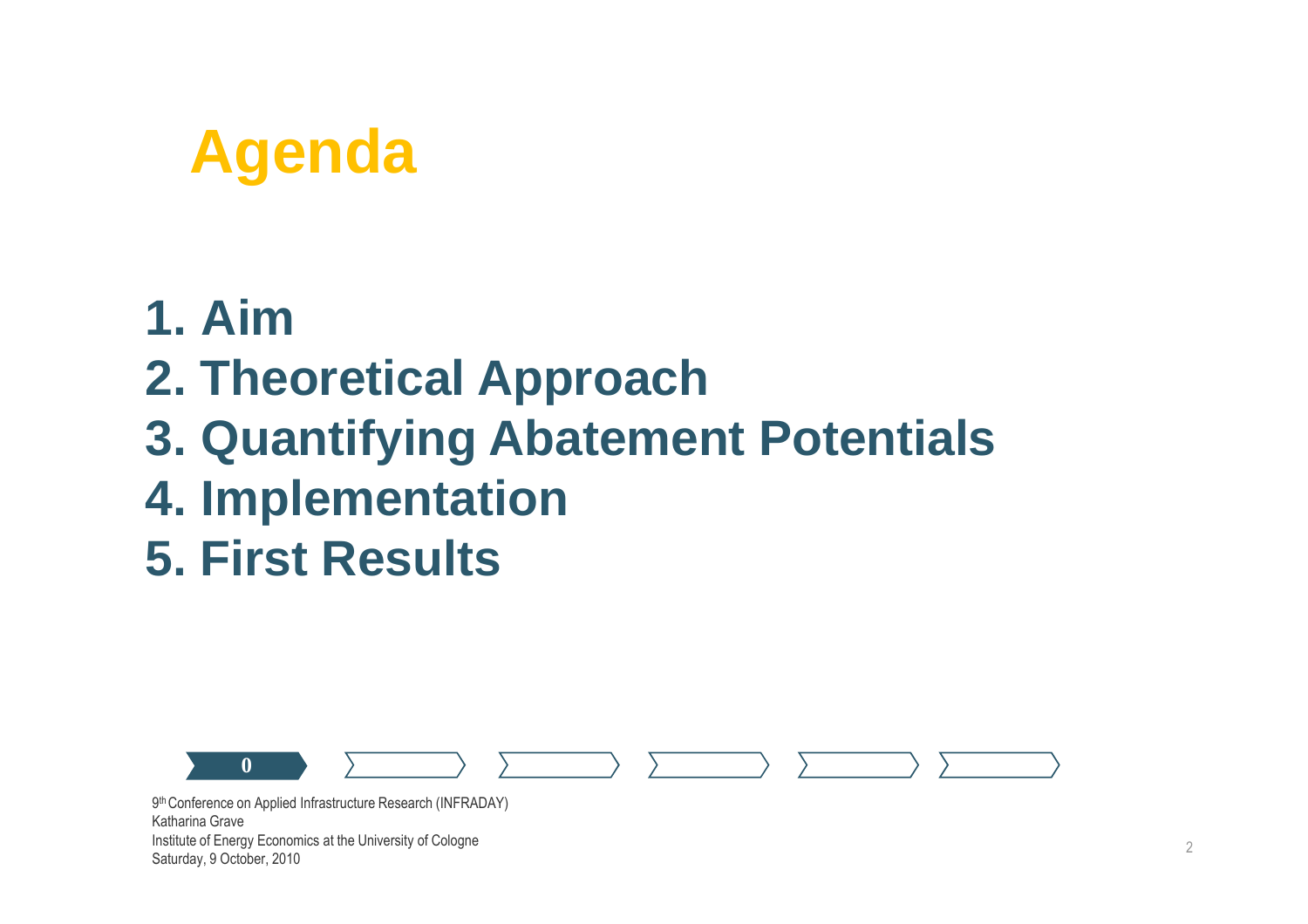## **Aim**

**Analyse the structure of the "other half" of the emissions covered by the European Emission Trading System and quantify CO -abatement potentials <sup>2</sup> outside the energy sector**

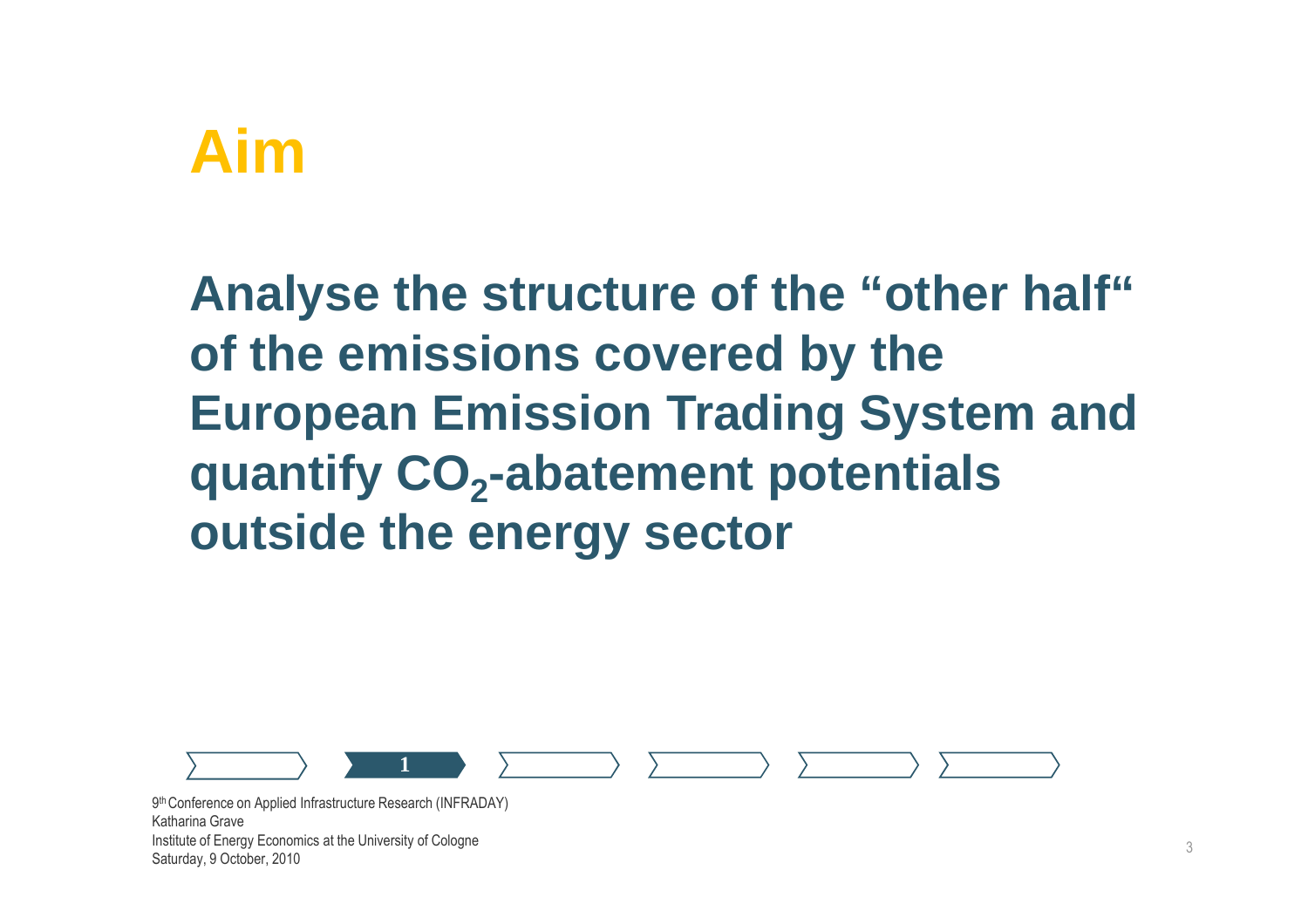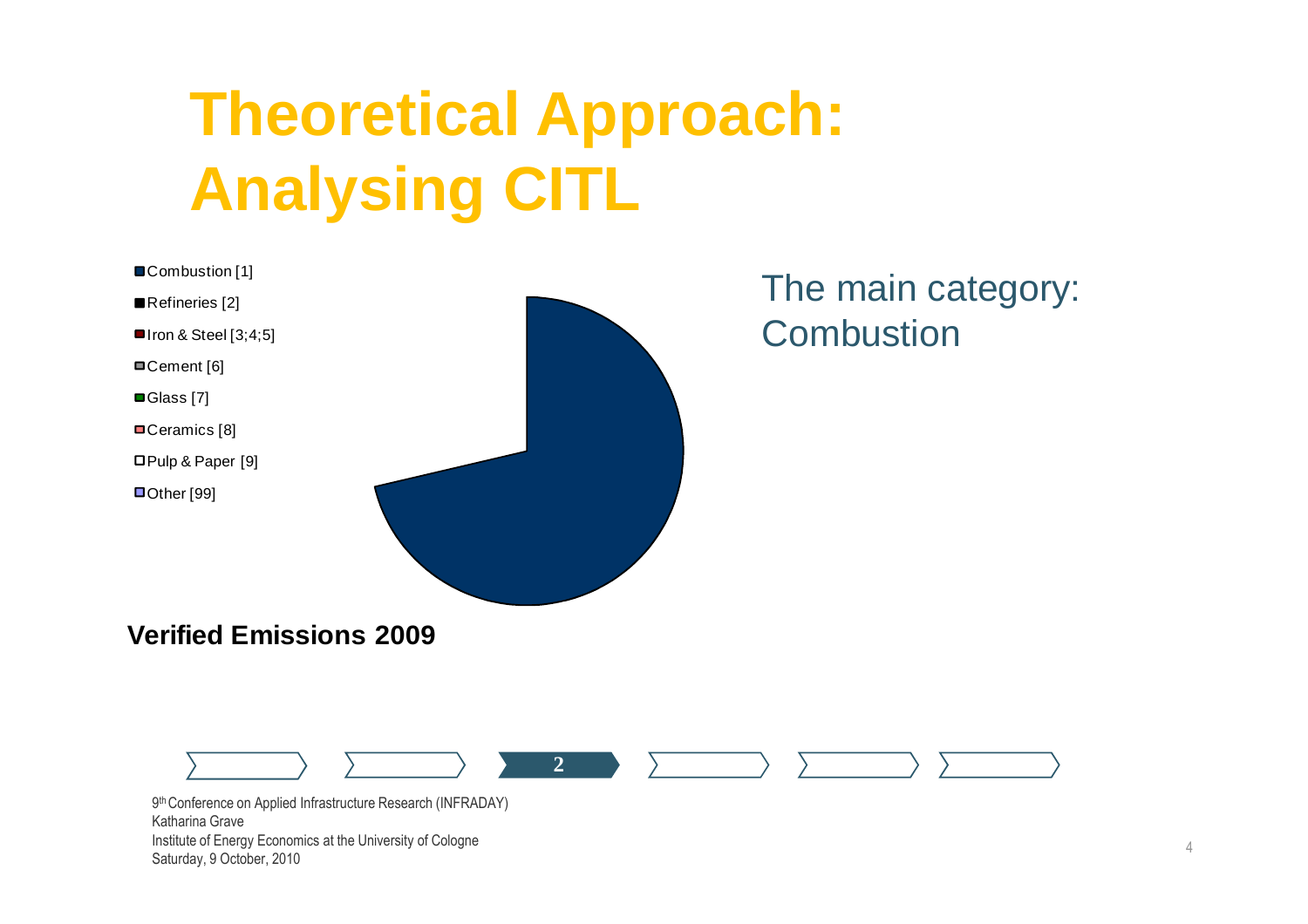

Refineries [2]

 $\blacksquare$  Iron & Steel [3;4;5]

Cement [6]

■Glass [7]

■Ceramics [8]

Pulp & Paper [9]

■Other [99]



main industrial emitters: iron and steel, cement, and refining

**Verified Emissions 2009**

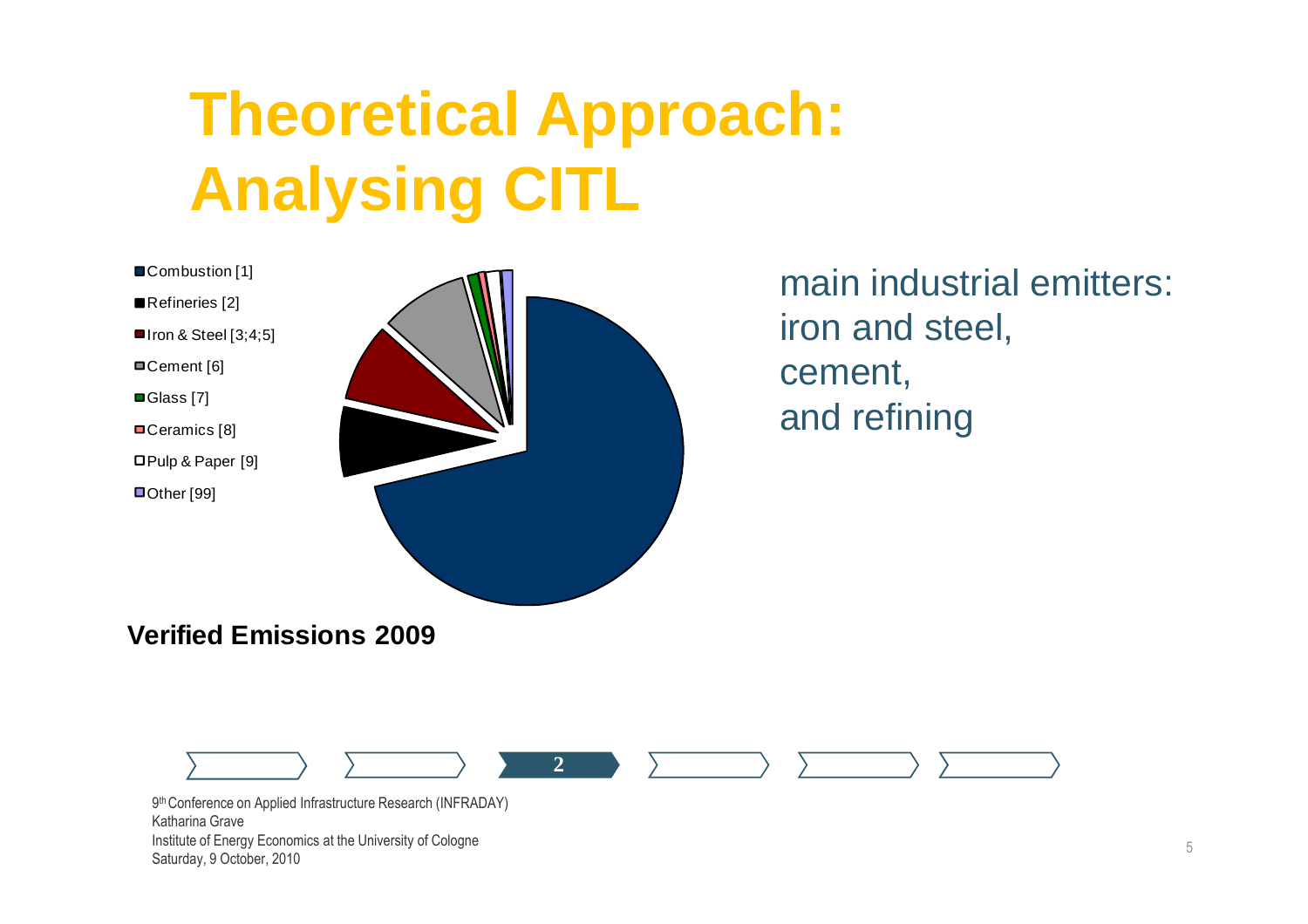

main industrial emitters: iron and steel, cement, and refining

Problem:Combustion is also a main process in the industrial sector

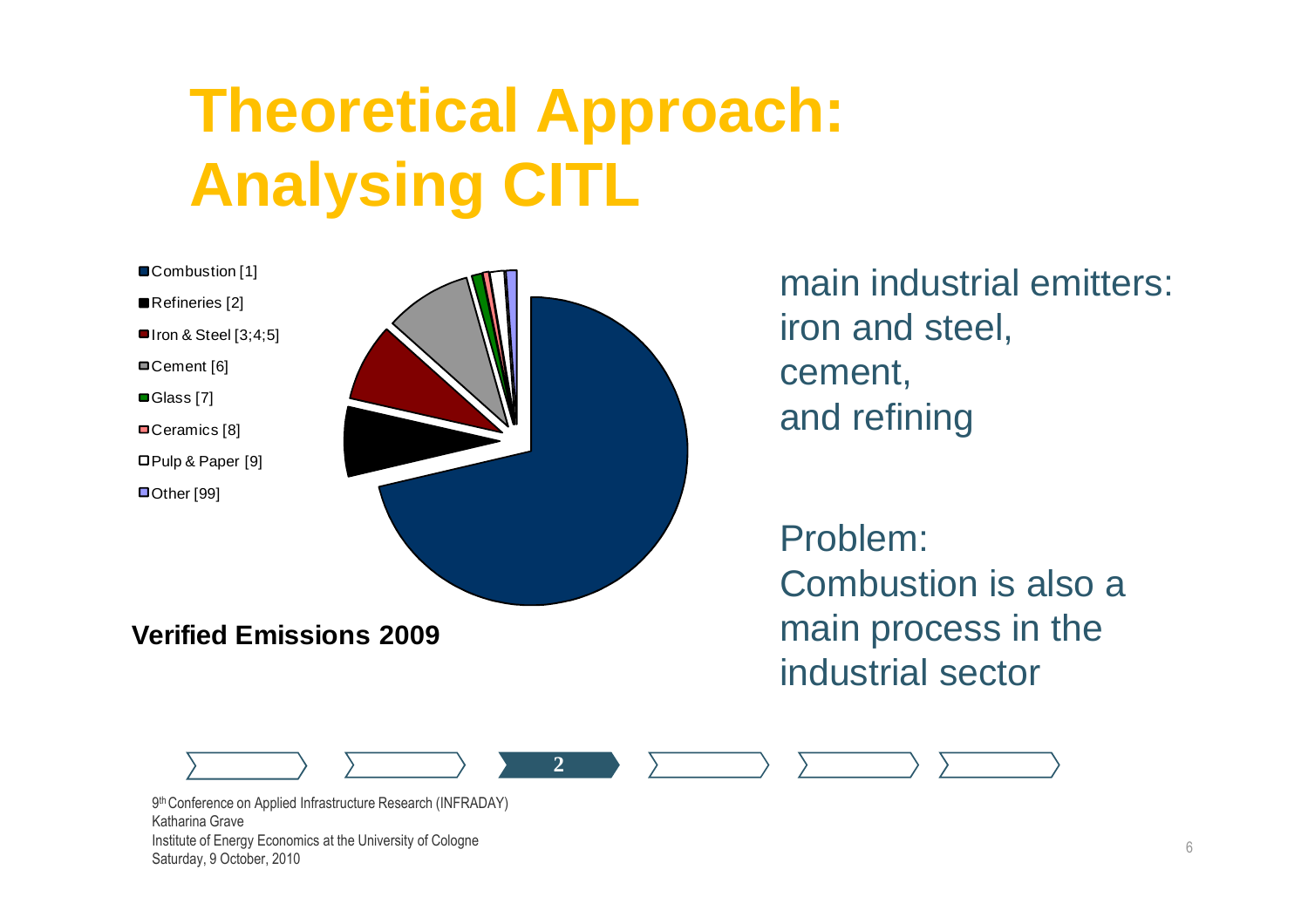

Institute of Energy Economics at the University of Cologne

Saturday, 9 October, 2010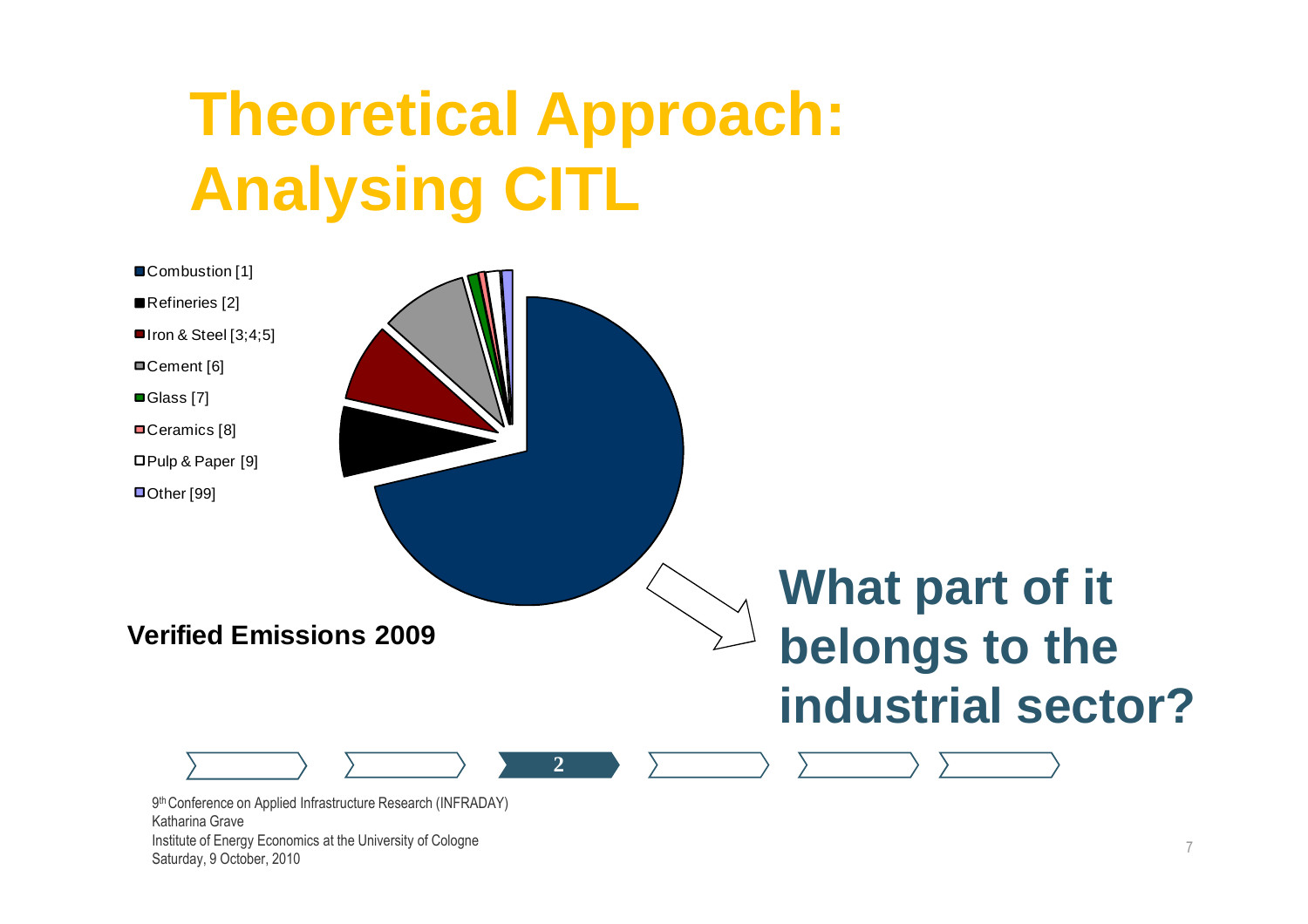- Combustion
- Cogeneration/Heat
- **□** Industrial Combustion
- Refineries [2]
- $\blacksquare$  Iron & Steel [3;4;5]
- **□ Cement [6]**
- **□ Glass [7]**
- **□ Ceramics [8]**
- □ Pulp & Paper [9]
- □ Other [99]



Trotignon/Delsbosc:

**15%** is emitted in cogeneration plants

**10%** are industrial emissions

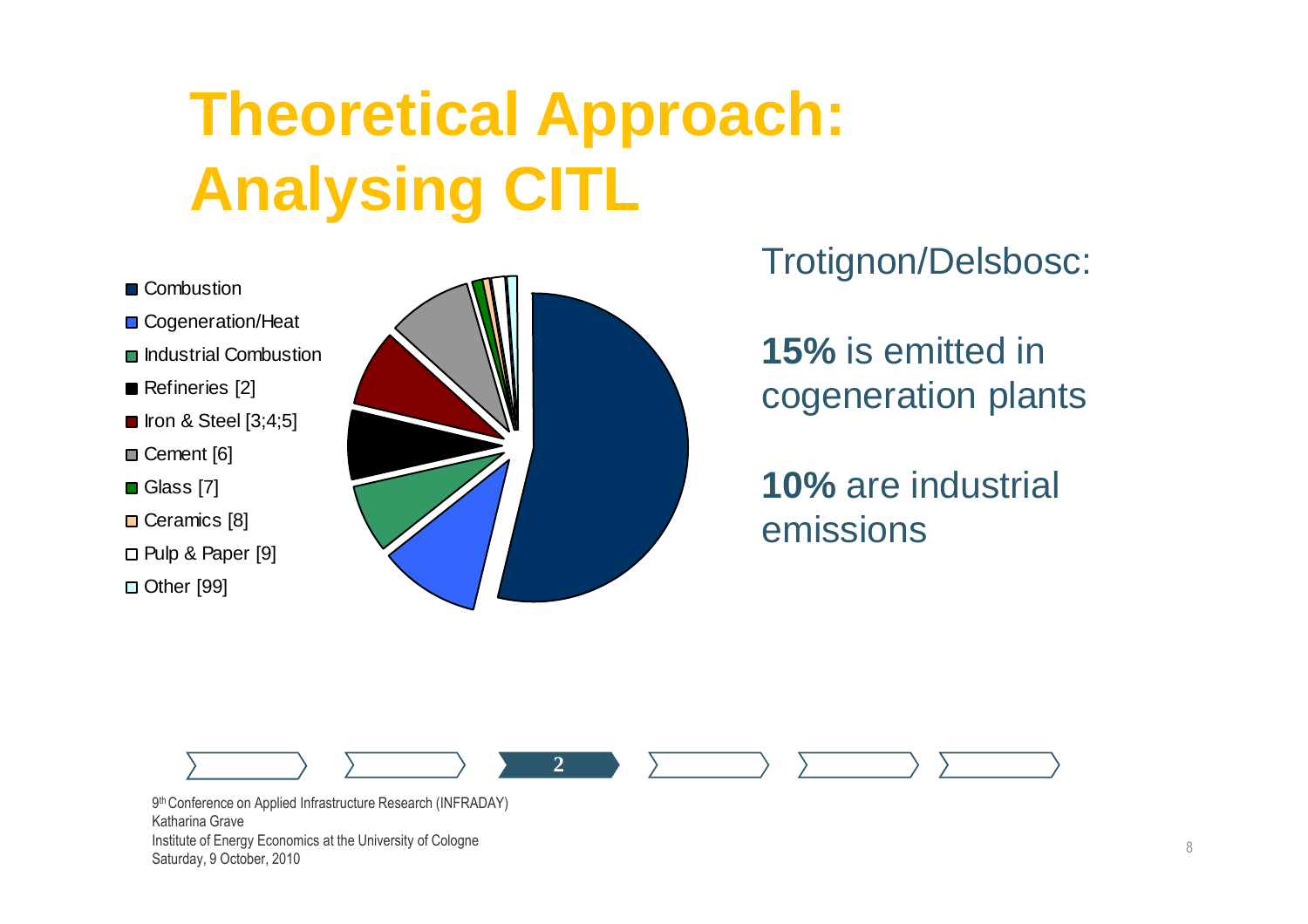## **Quantifying Abatement Potentials: Collecting Data**

- **Industrial studies (specific and general)**
- **Institutes**
- **Stakeholder-Interviews**

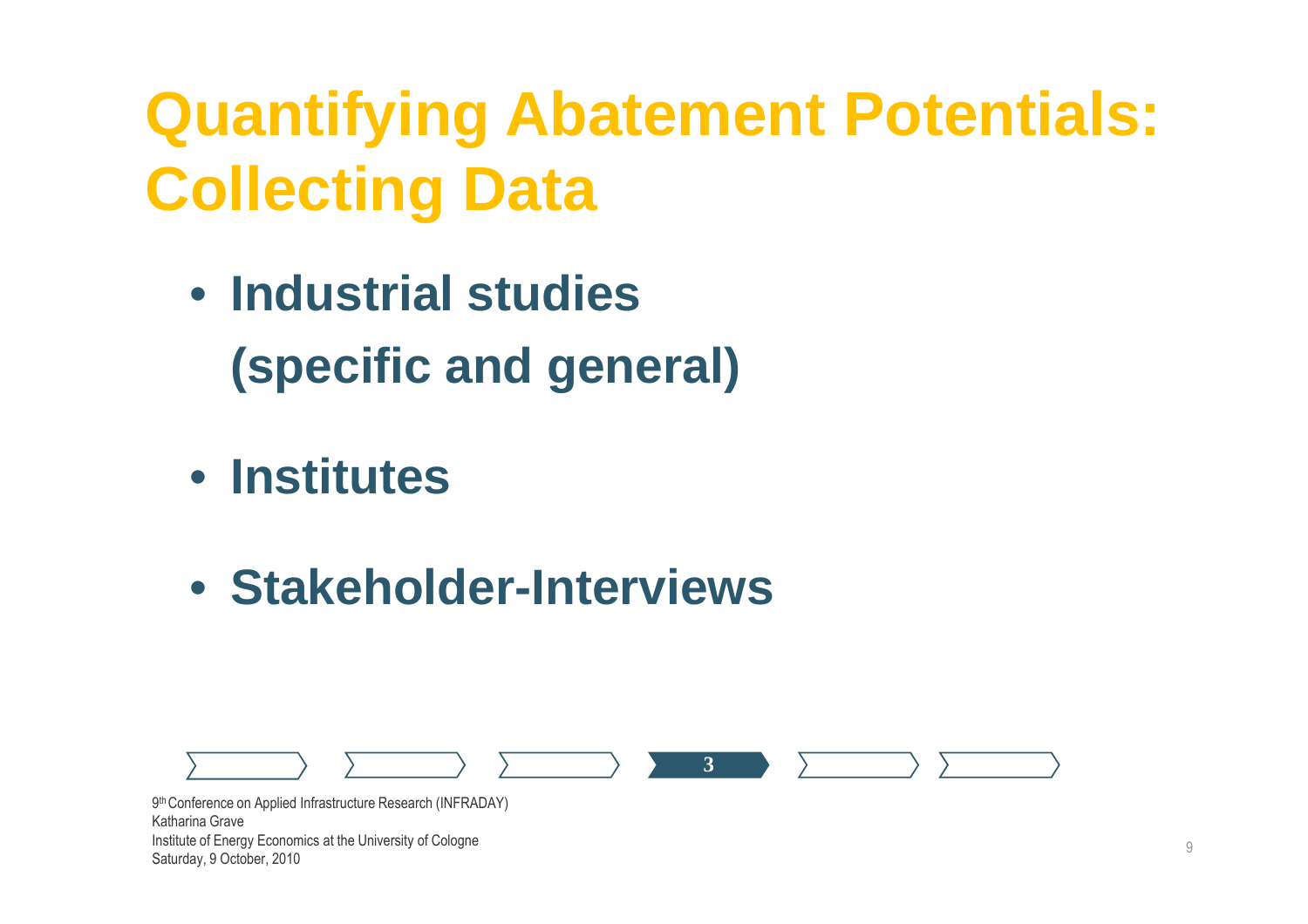## **Quantifying Abatement Potentials: Classification**

**1) Specific abatement**

- **- Electric arc furnaces instead of integrated steel mills**
- **- Clinker substitution**
- **2) Fuel-switching**
- **3) Carbon capture and storage (CCS)**
- **4) Carbon leakage**

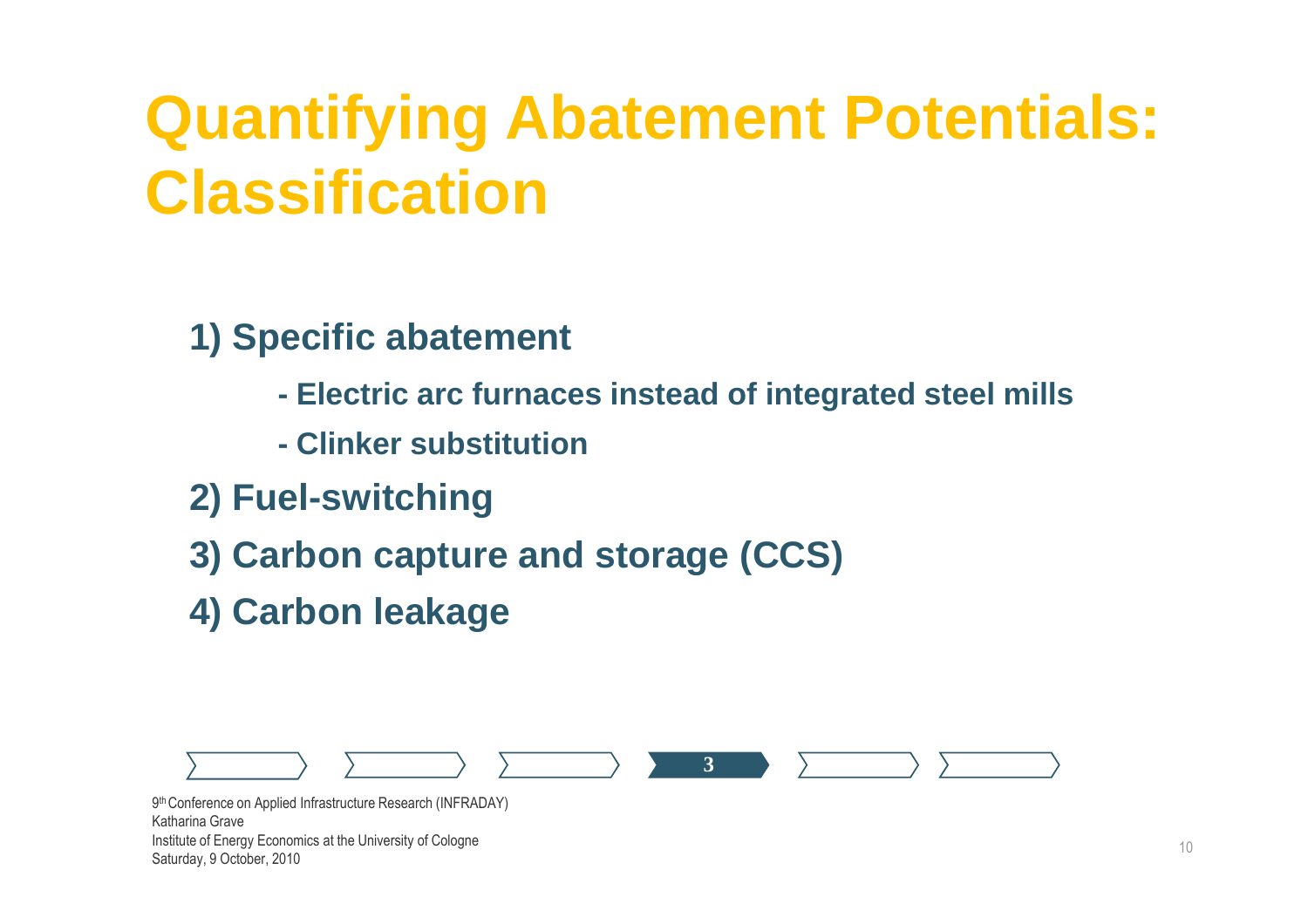## **Quantifying Abatement Potentials: Variables**

- **Production (covered by ETS)**
- $\bullet$  **Average emissions per tonne**
	- **Process emissions**
	- **emissions from combustion**
- $\bullet$ **Electricity demand**
- •**Costs of abatement per tonne**
- •**Exogenous limits of applicability**

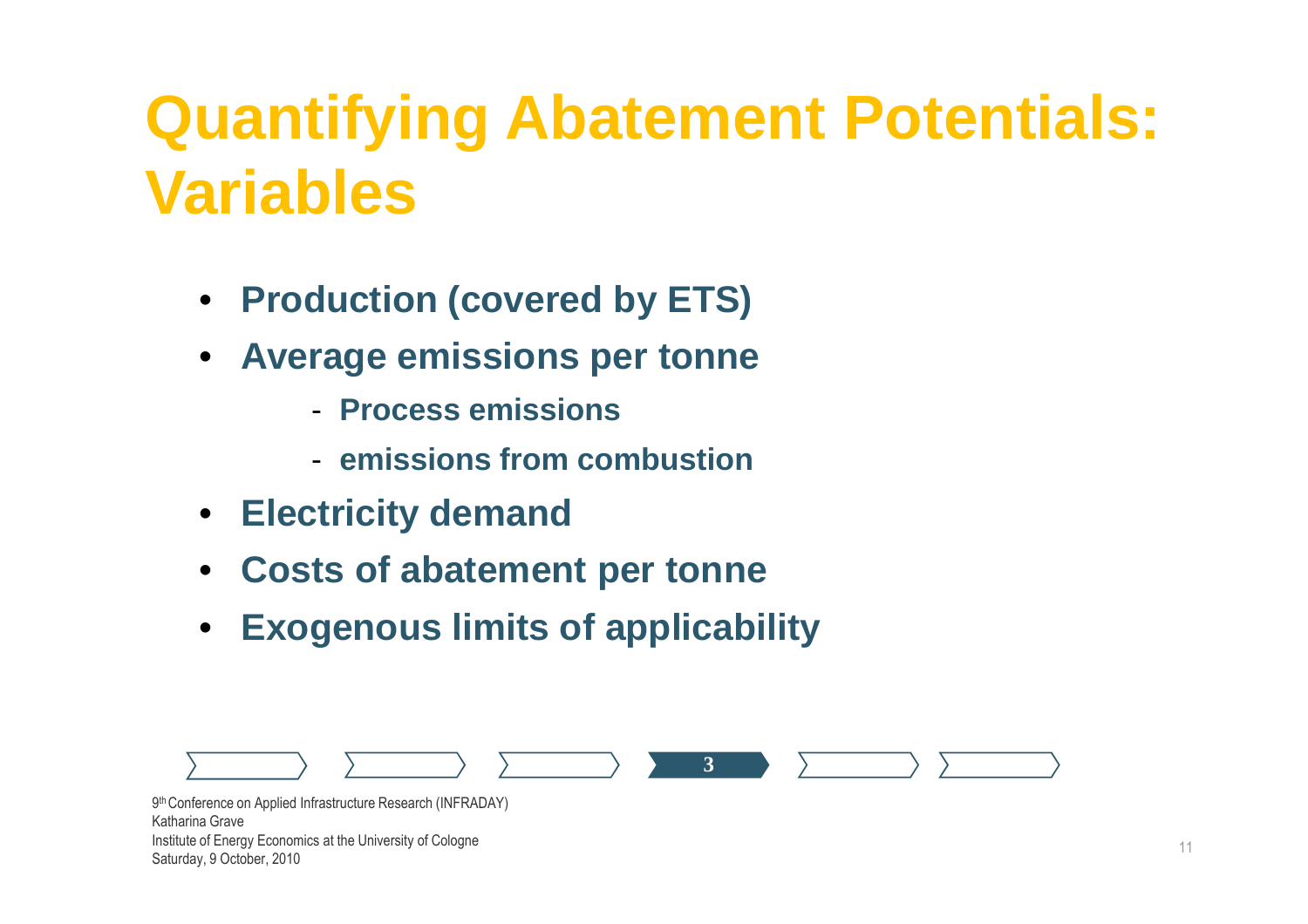## **Quantifying Abatement Potentials: Variables**

**3**

- **Production (covered by ETS) ion (covered by ETS)**<br>emissions per tonn<br>press emissions<br>issions from combustio
- $\bullet$  **Average emissions per tonne**
	- **Process emissions**
	- **Emissions from combustion**
- •**Electricity demand**
- •**Costs of abatement per tonne**
- •**Exogenous limits of applicability**

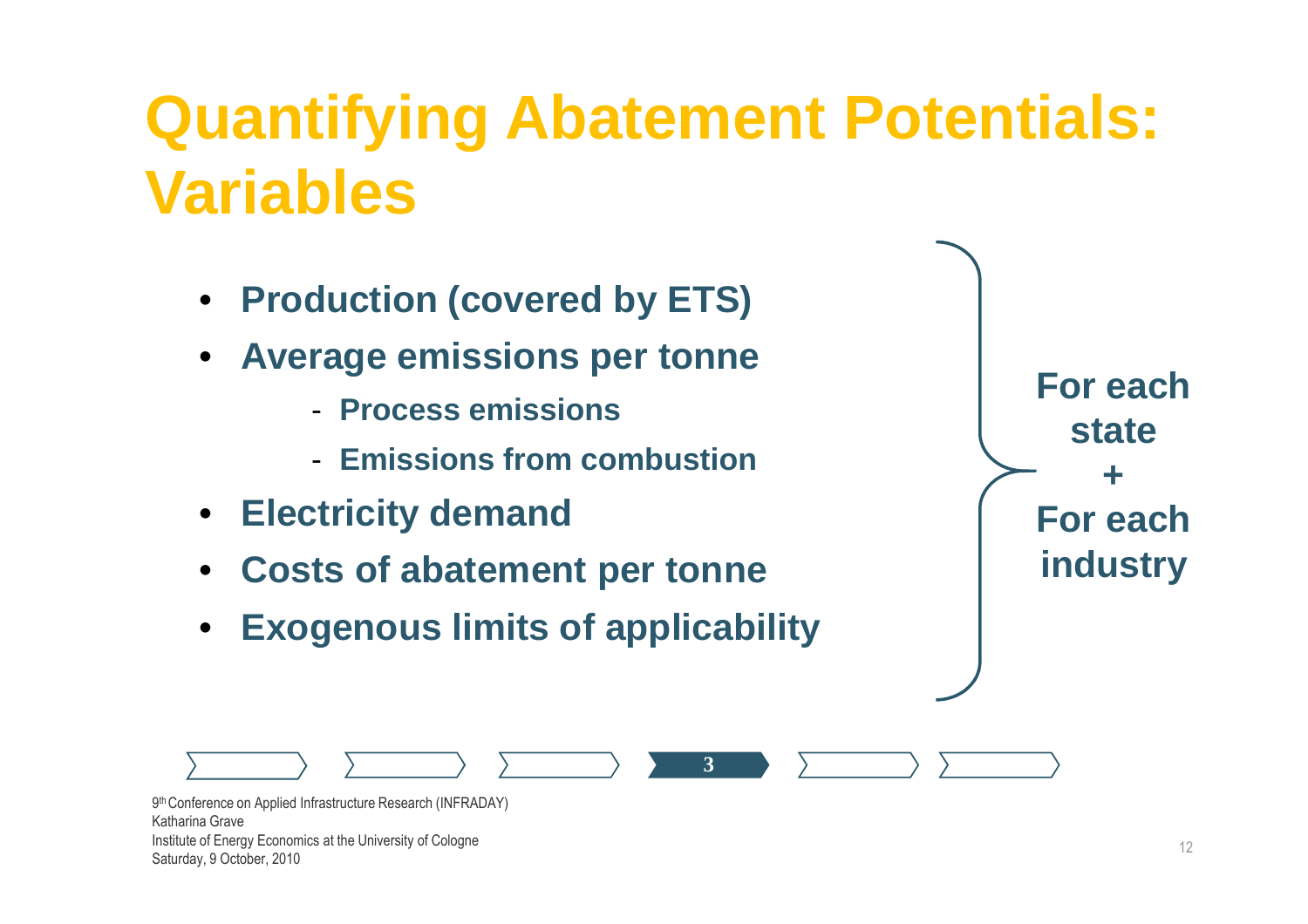#### **Example: Cement**

**Clinker Production Costs**



Saturday, 9 October, 2010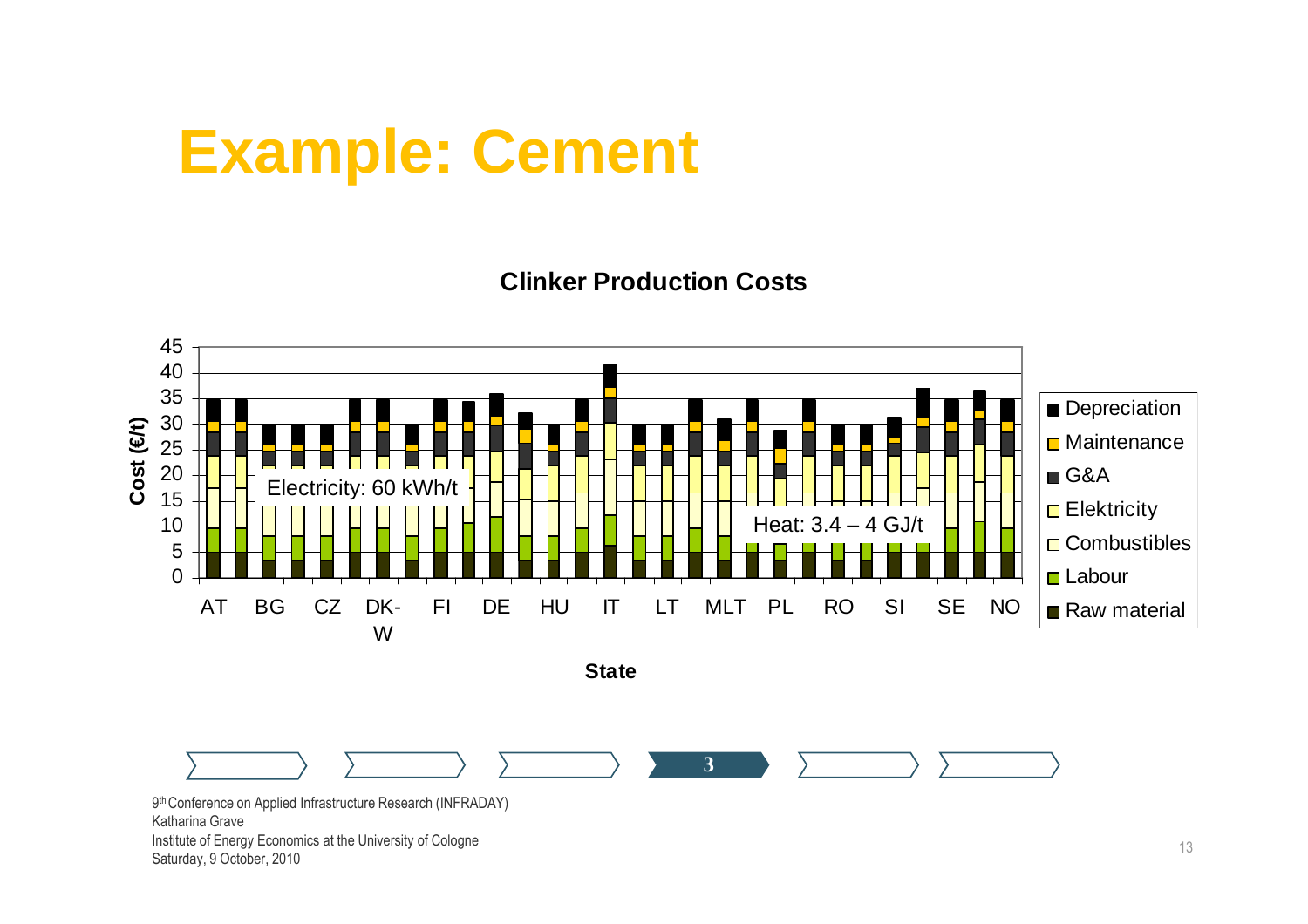## **Example: Cement**

**Clinker Production Costs** 

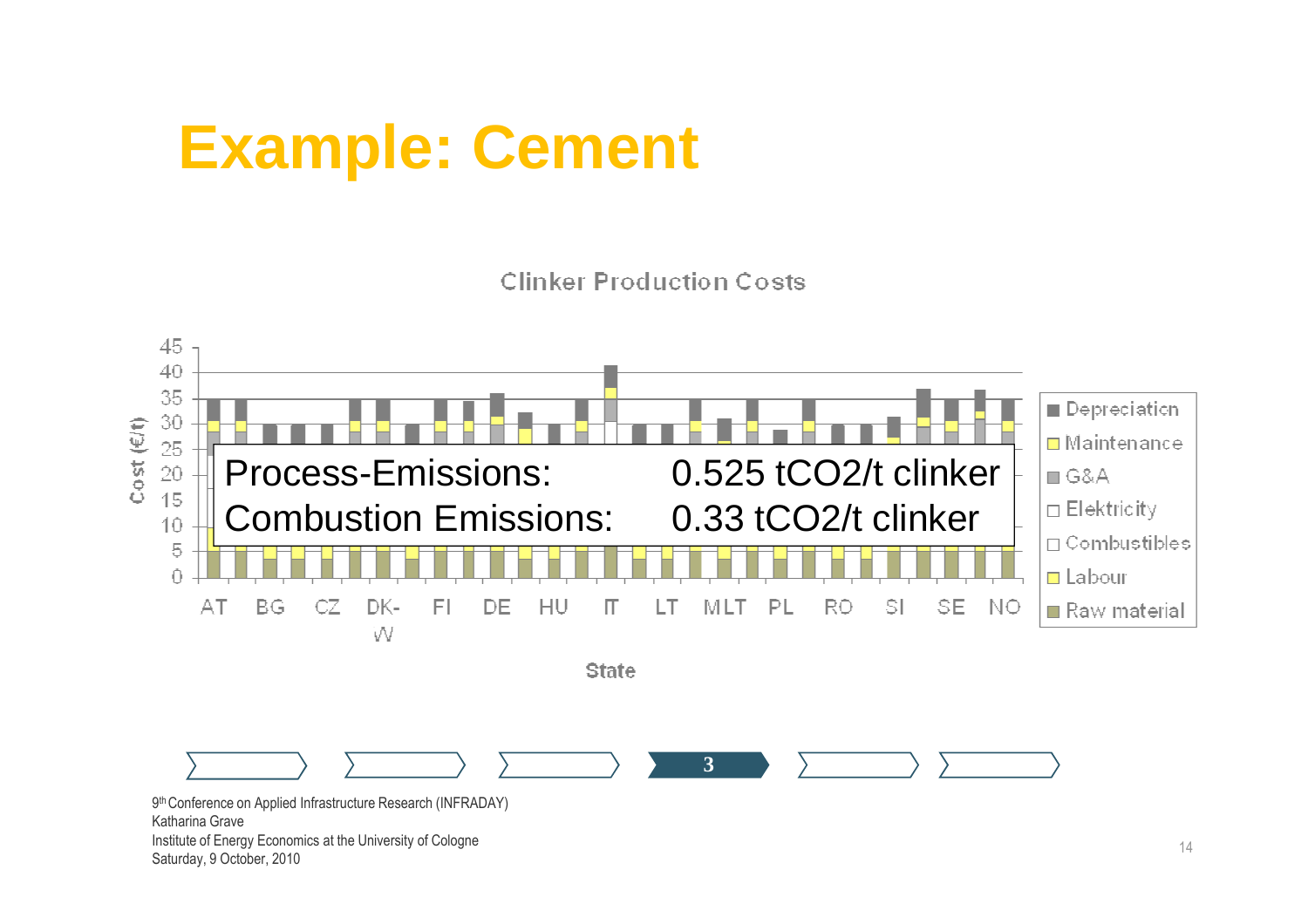#### **Merit Order of Abatement**



9<sup>th</sup> Conference on Applied Infrastructure Research (INFRADAY) Katharina Grave Institute of Energy Economics at the University of CologneSaturday, 9 October, 2010

#### **Abatement Potential**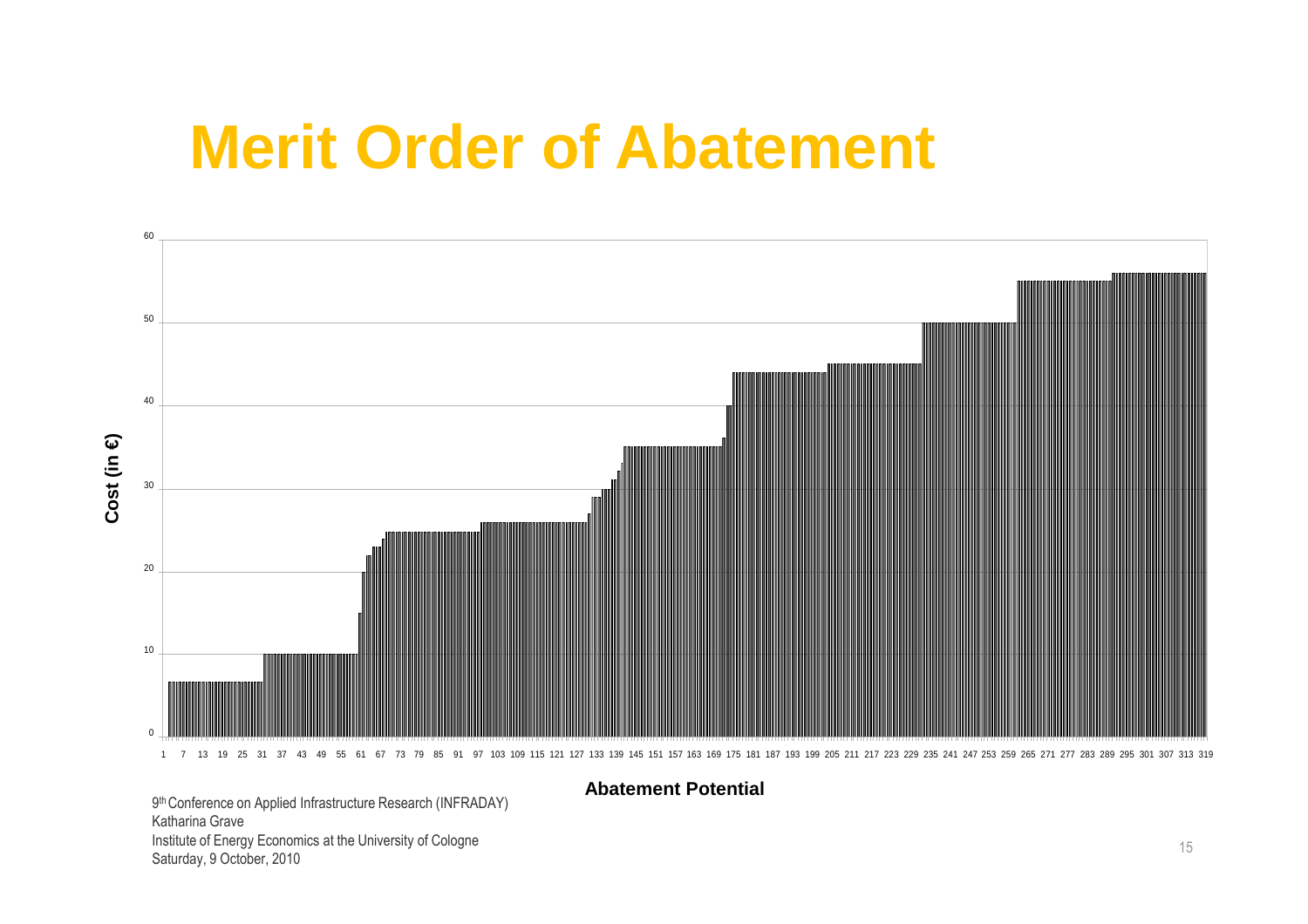#### **Merit Order of Abatement**



**Abatement Potential**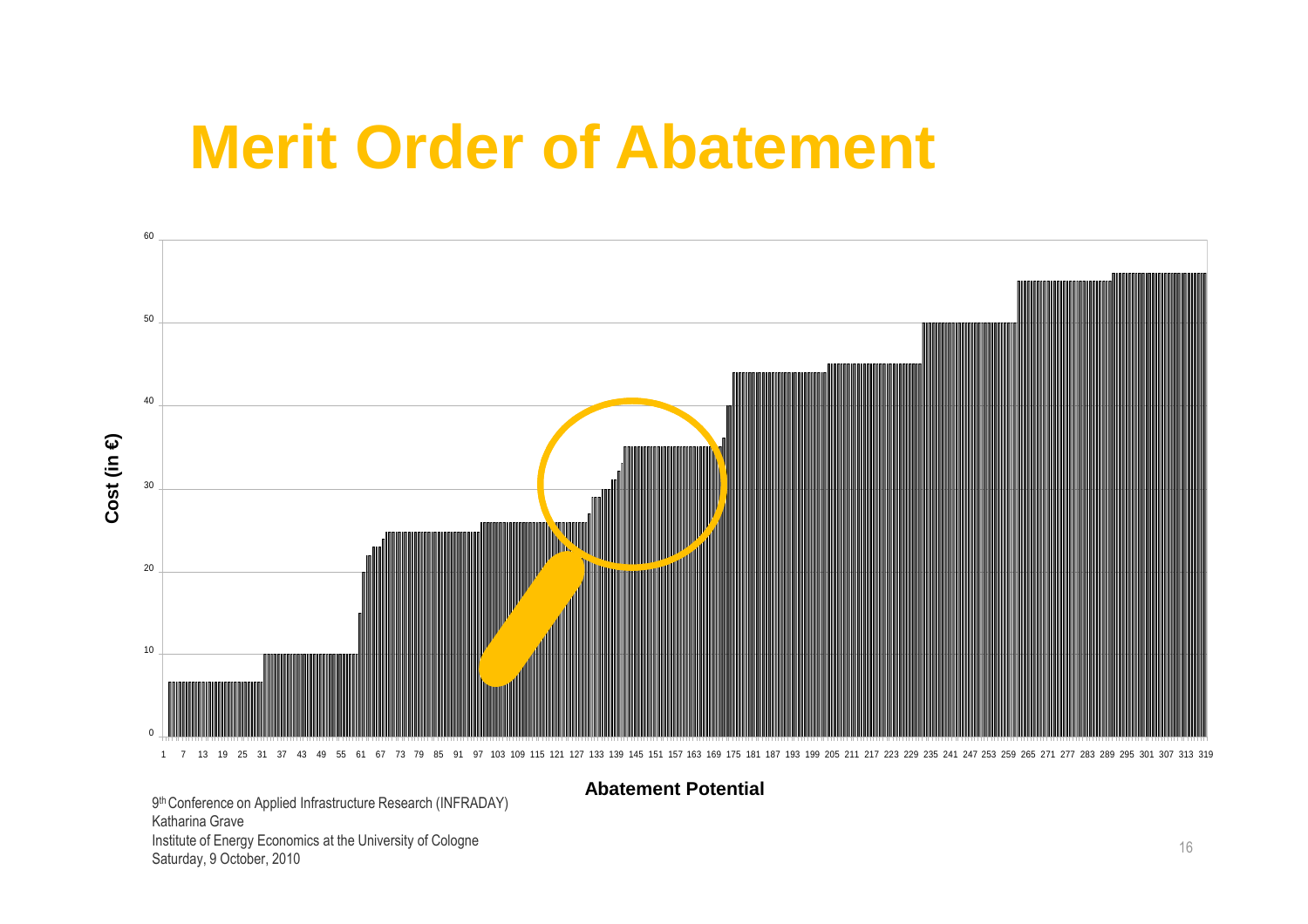#### **Merit Order of Abatement**



**Abatement Potential (in t)**

9<sup>th</sup> Conference on Applied Infrastructure Research (INFRADAY) Katharina Grave Institute of Energy Economics at the University of CologneSaturday, 9 October, 2010

60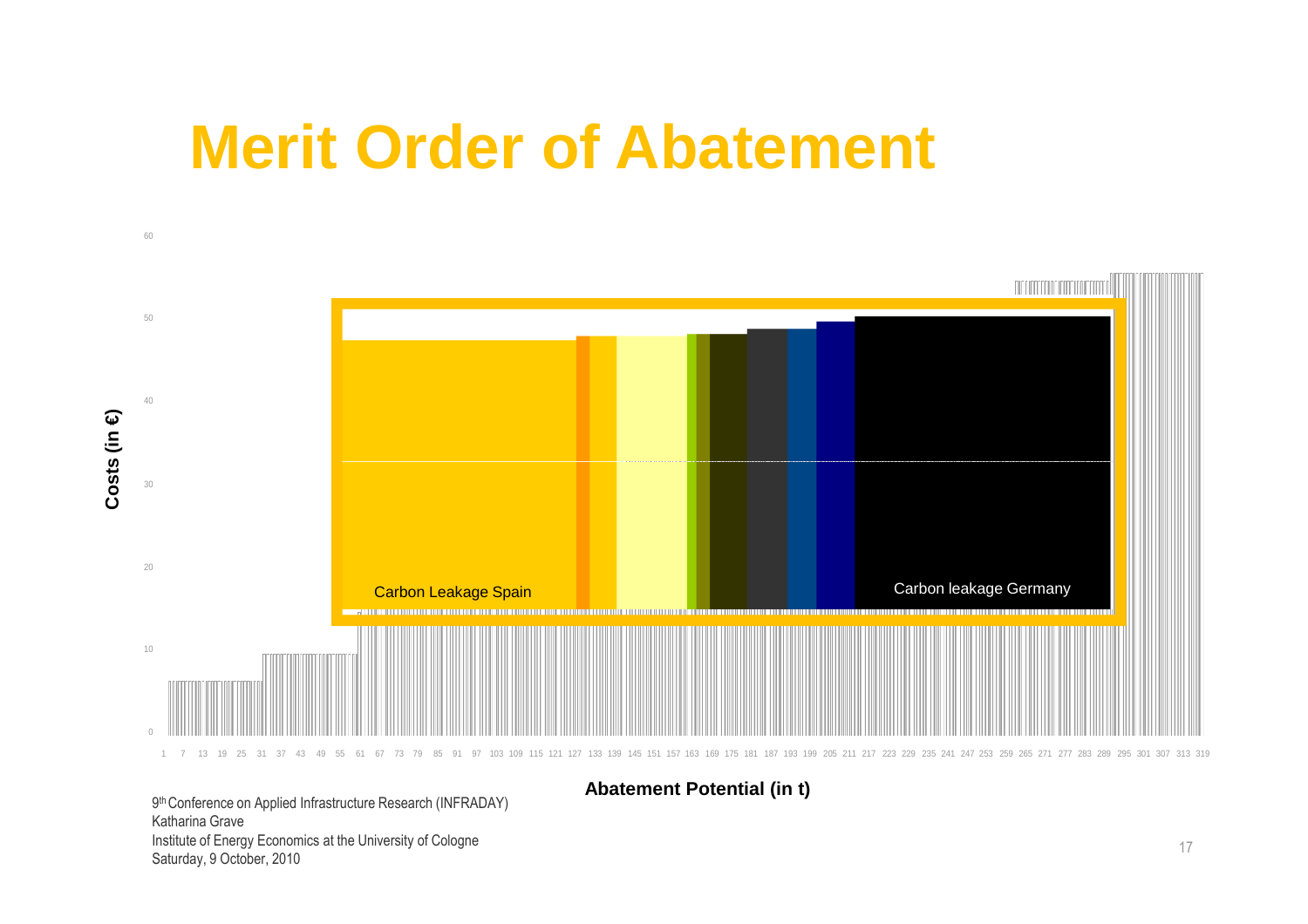#### **DIME**

- **- Linear optimisation model**
- **Calculation to 2050**
- **- Aim: Minimisation of the total costs of electricity generation**
- **constraint:**

#### **Limited emission of CO2**

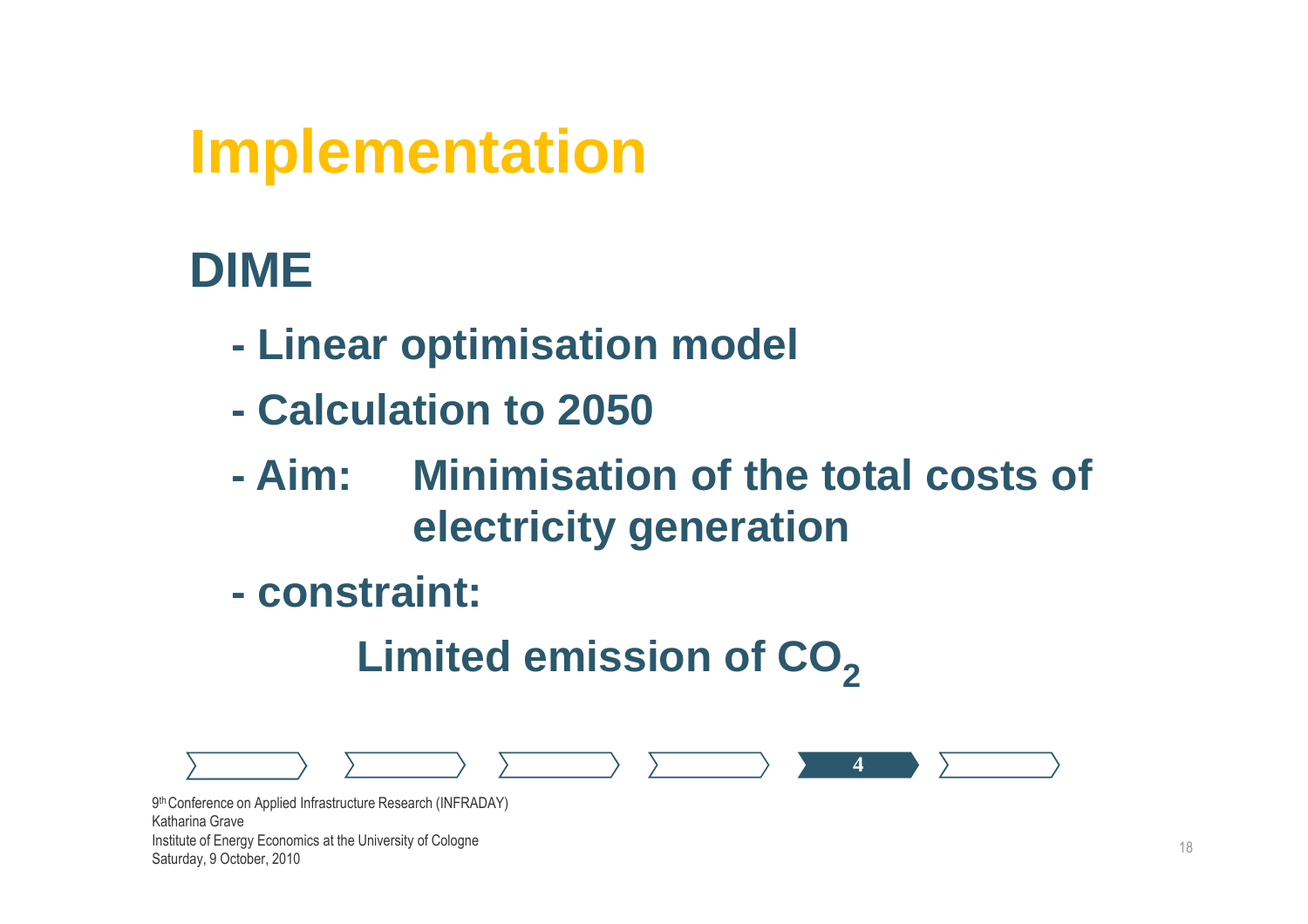#### **Objective function:** $C[...] \Rightarrow min$

## **New constraint:ΣEe(y) = B(y) + A<sup>g</sup>(y)**



Saturday, 9 October, 2010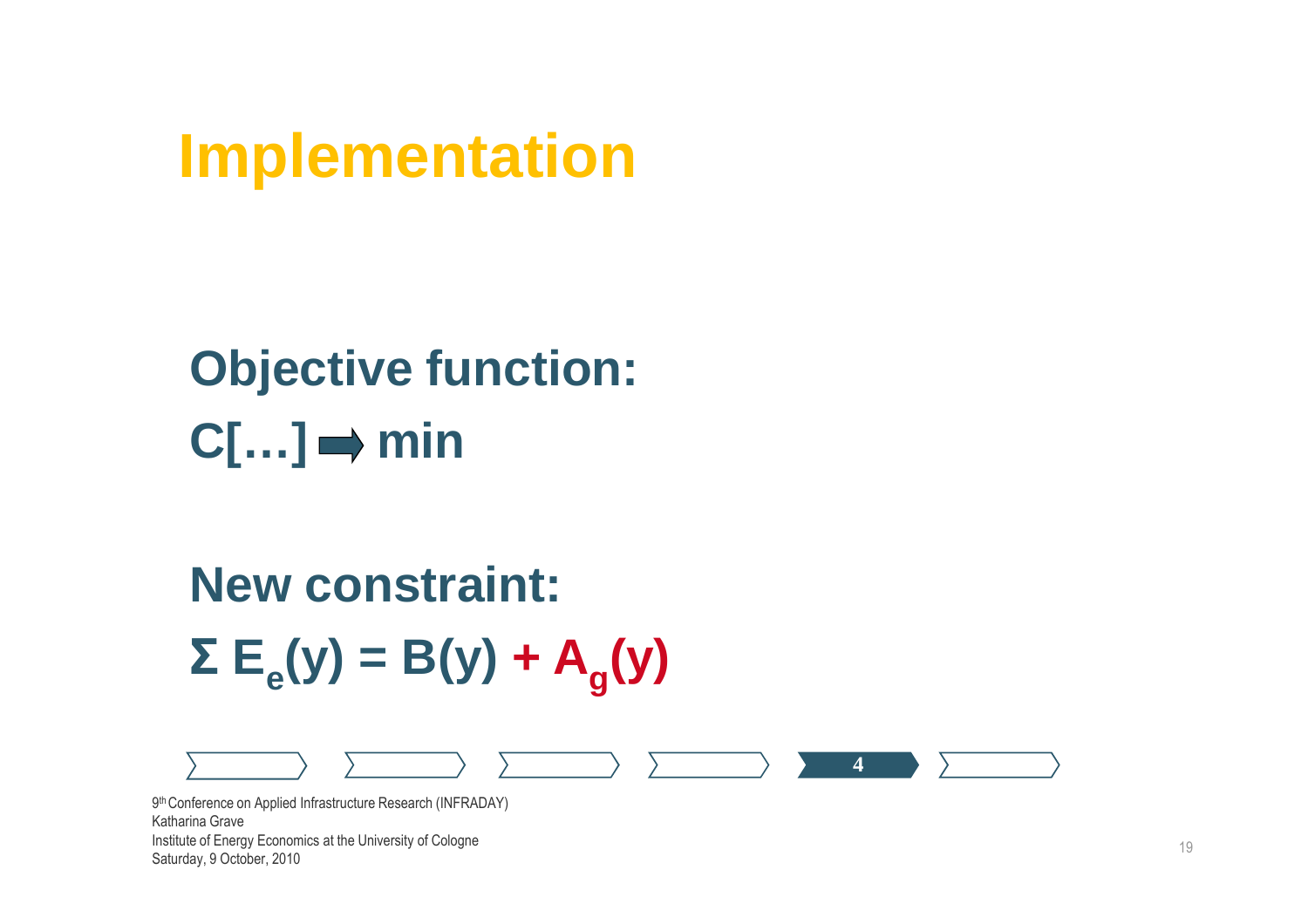**Abatement:<sup>A</sup>g(y) = Σ A<sup>i</sup> (r,m,y)**

## **Limited potential:Ai max \* (1+g<sup>i</sup> (r,m)^j)> A<sup>i</sup>**

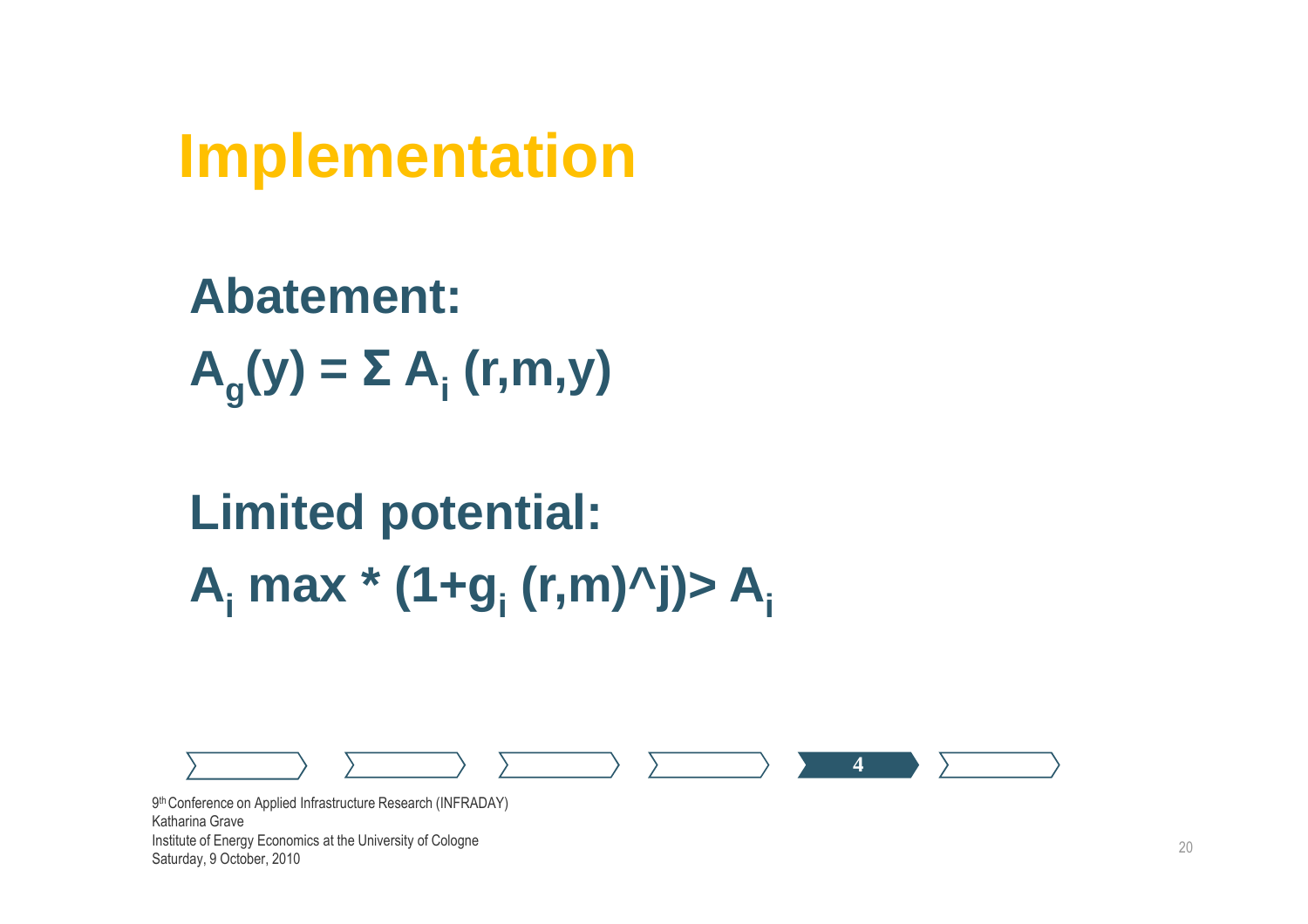**Industrial abatement costs:ACg <sup>=</sup> Σ (A<sup>i</sup> \* C<sup>i</sup> (r,m,y))**

**Additional demand for electricity:** $L_a$  (r,y,s,d,h) = l (r,y,s,d,h) + A<sub>i</sub><sup>\*</sup> f (r,m)

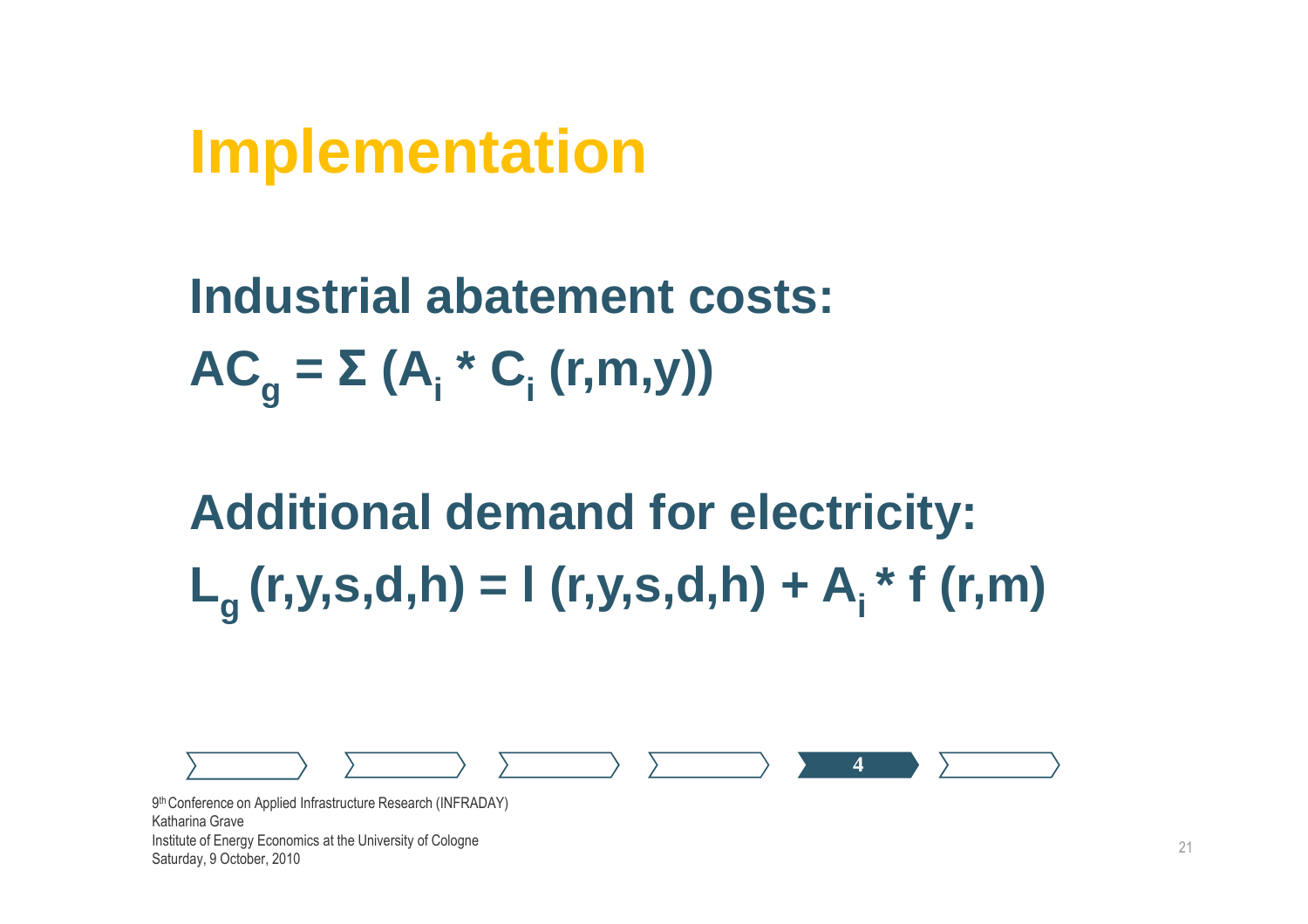#### **First Results**



Katharina Grave Institute of Energy Economics at the University of CologneSaturday, 9 October, 2010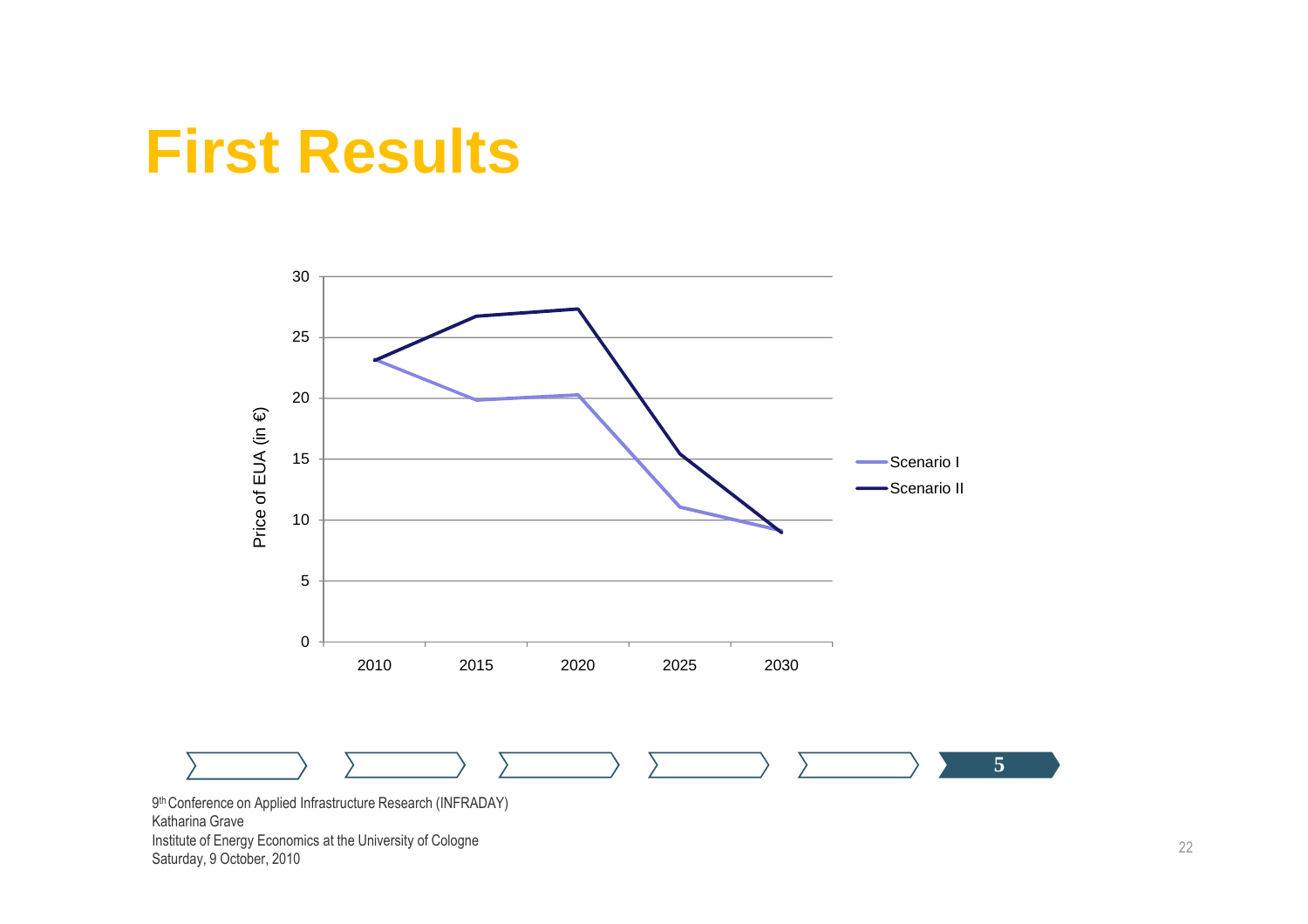#### **First Results**

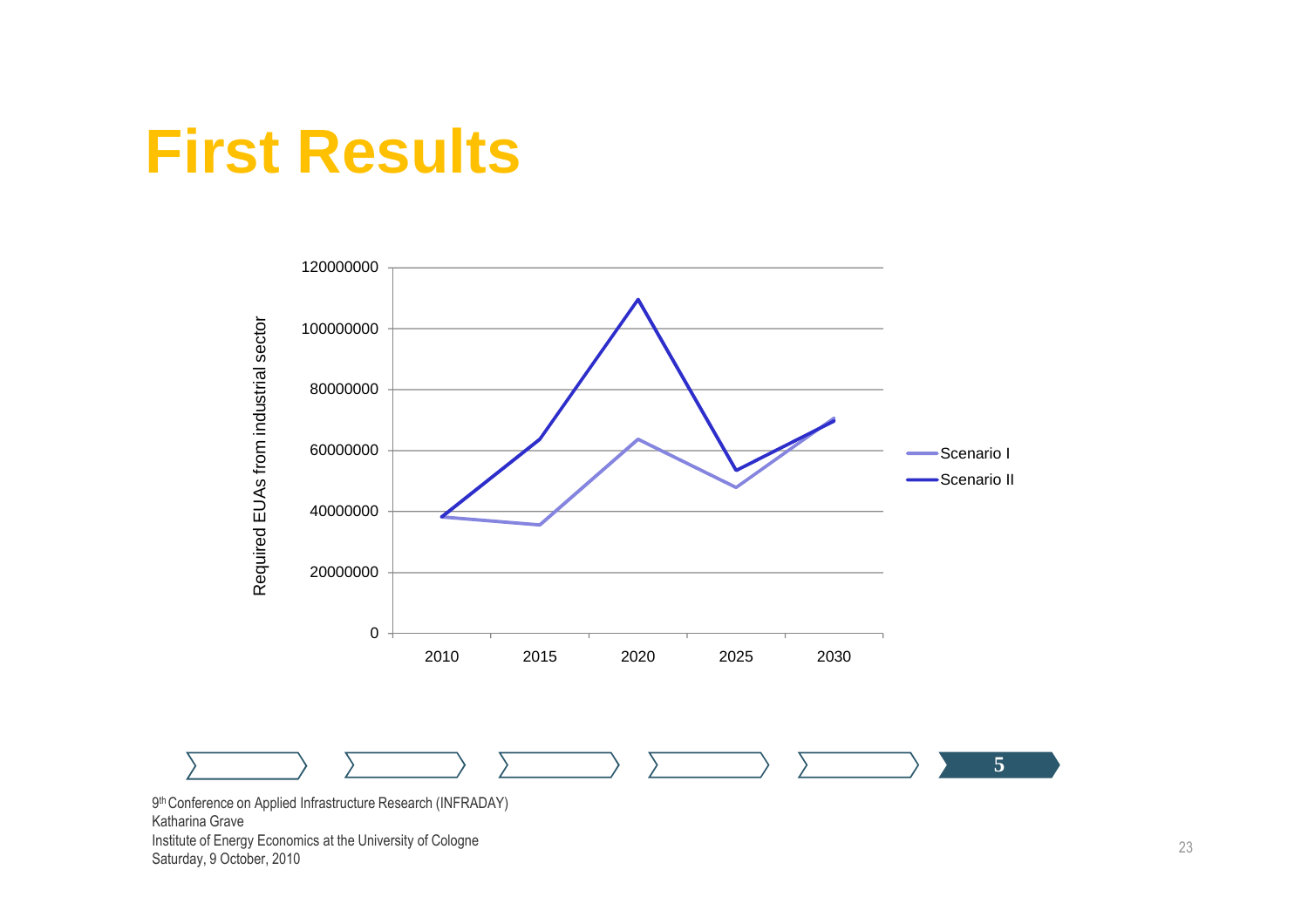#### **Further Research**

- **Similar costs of production**
- $\bullet$  **Missing data**
	- **Production covered by ETS in glass and ceramics sector**
	- **Production costs outside carbon constraint**
- **Limited application of abatement potentials**
- **Estimations for carbon leakage**
- $\bullet$ **Assumptions about technical progress**

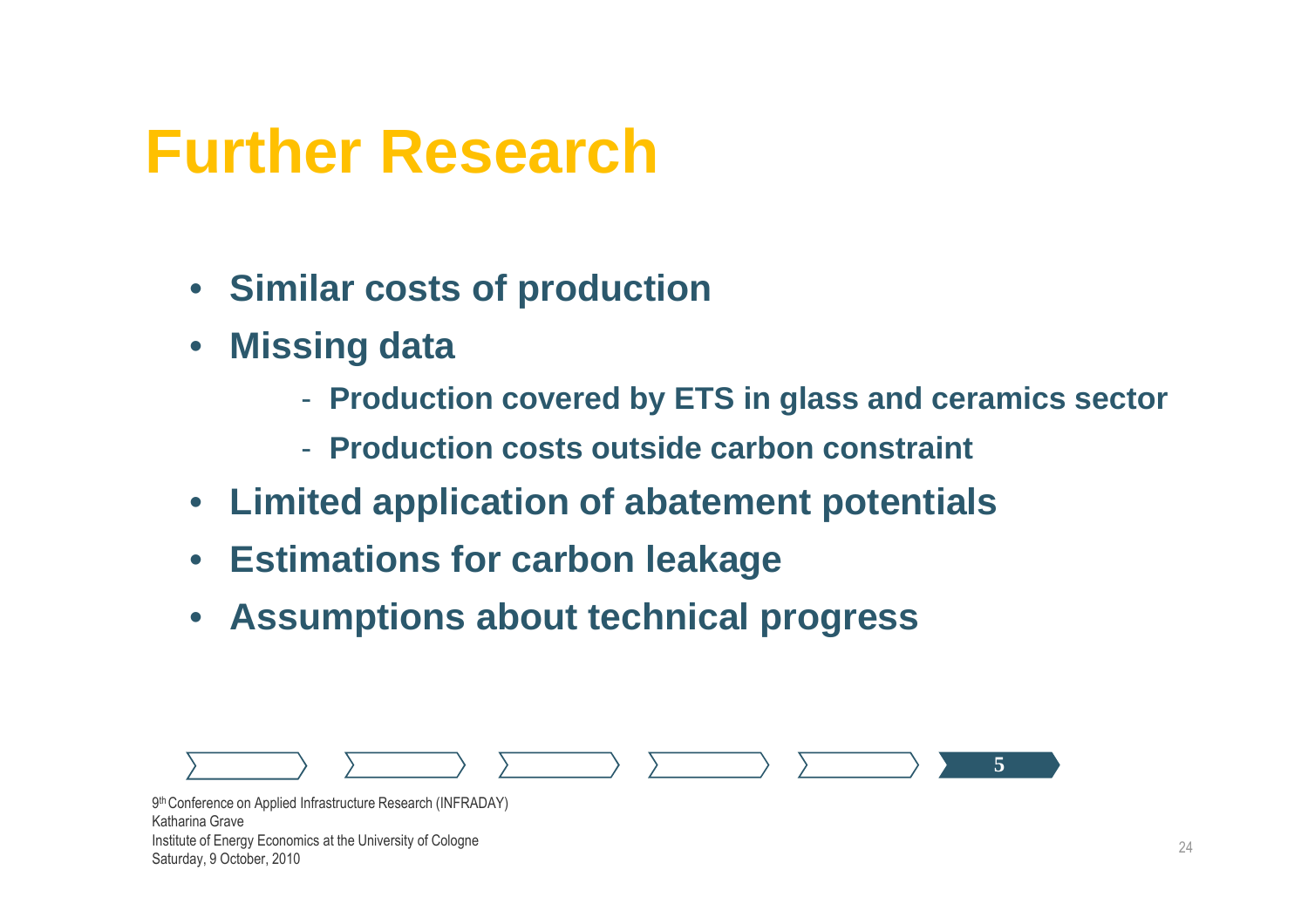#### **Thank you for your attention!**

Katharina Grave

Energiewirtschaftliches Institutan der Universität zu KölnVogelsanger Str. 32150827 Köln Tel.: 0221-27729-306katharina.grave@uni-koeln.de

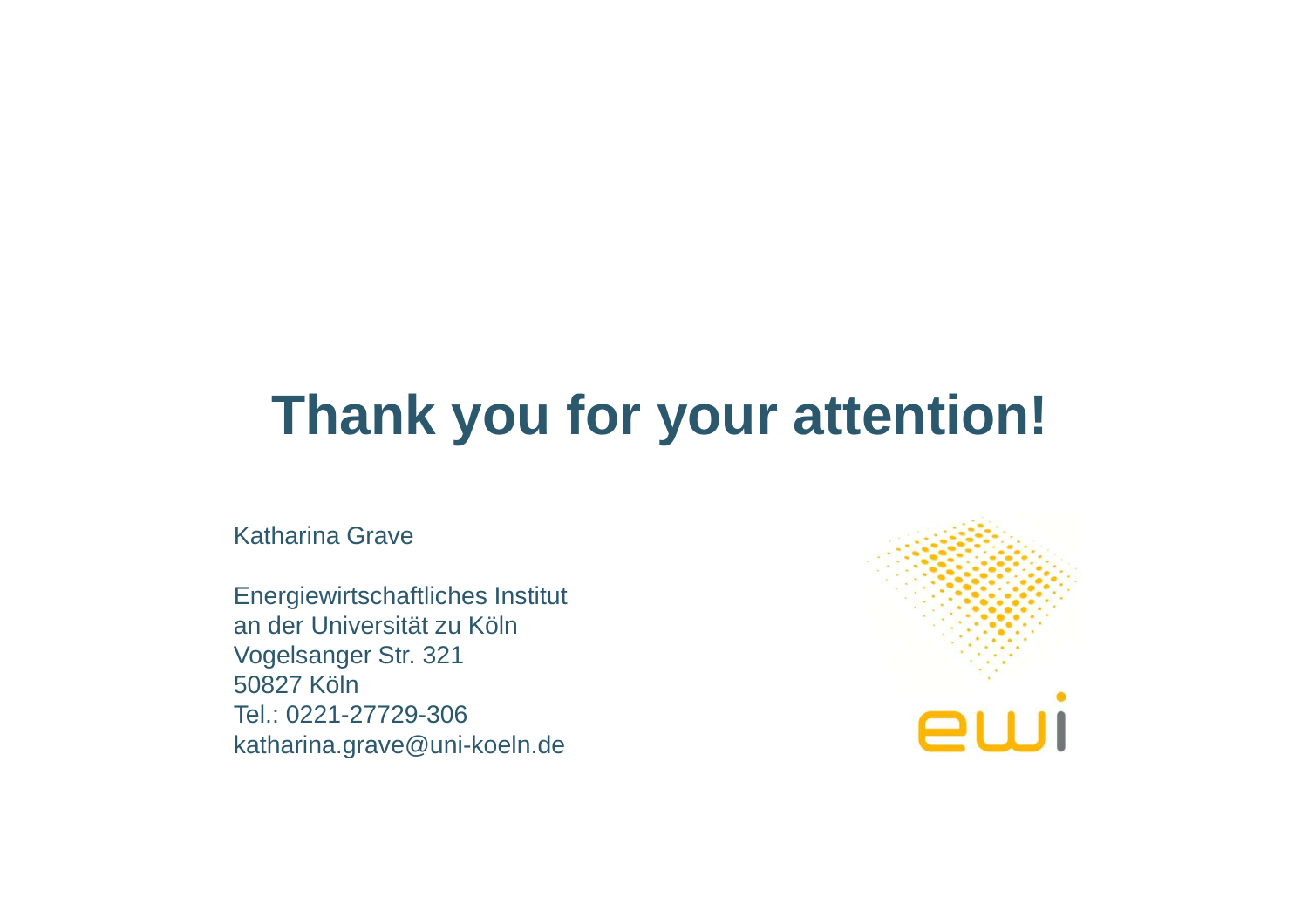## **Backup: Main Studies**

- **McKinsey für BDI (2007): Kosten und Potentiale der Vermeidung von Treibhausgasemissionen in Deutschland**
- **IEA (2005): Industrial Competitiveness under the European Union Emissions Trading Scheme**
- **BREF Reports**
- **Sektorenspezifische Studien**